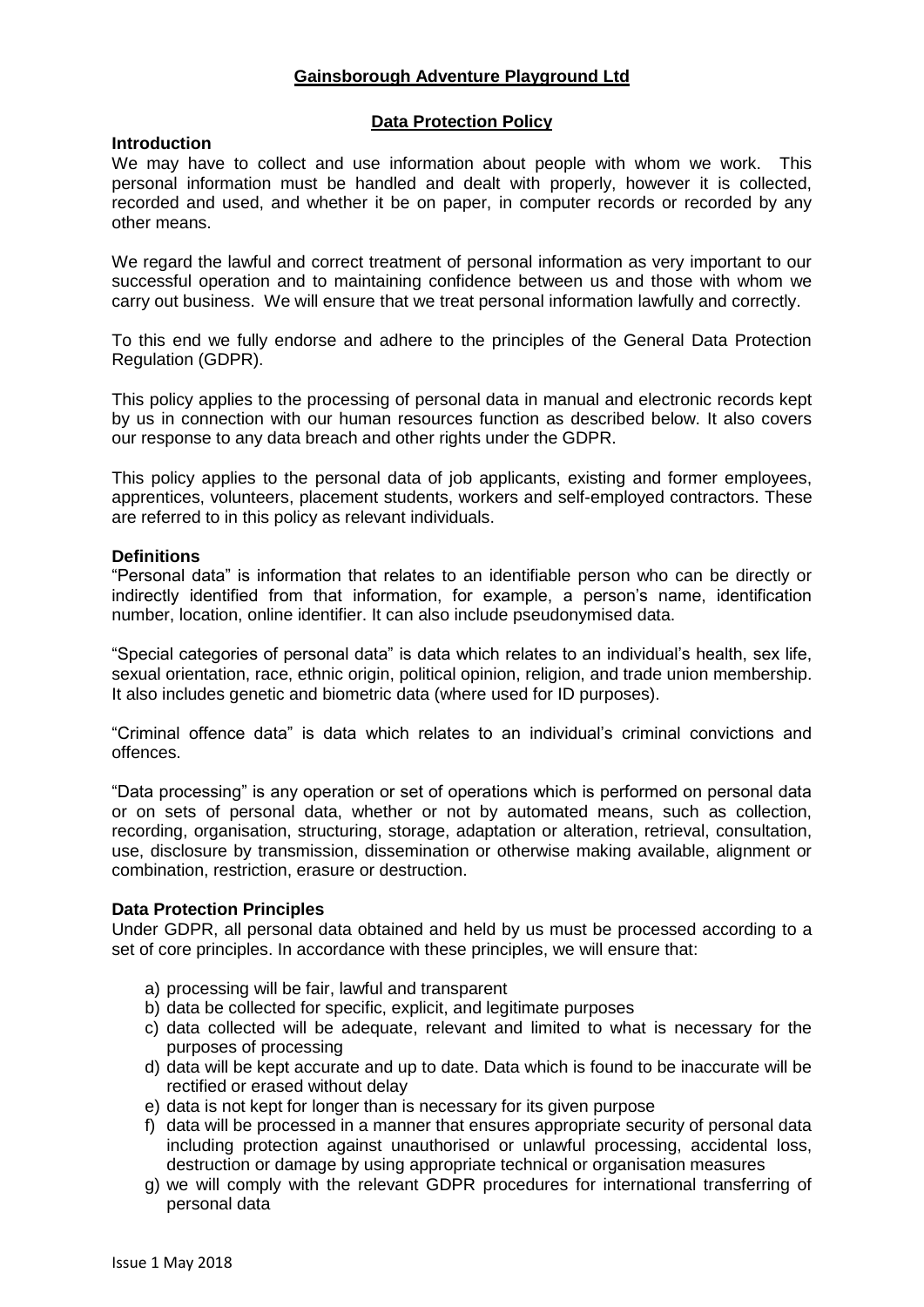## **Types of Data Held**

We keep several categories of personal data on our employees in order to carry out effective and efficient processes. We keep this data in a personnel file relating to each employee and we also hold the data within our computer systems, for example, our holiday booking system.

Specifically, we hold the following types of data:

- a) personal details such as name, address, phone numbers
- b) information gathered via the recruitment process such as that entered into an application form or included in a cover letter, references from former employers, details on your education and employment history etc
- c) details relating to pay administration such as National Insurance numbers, bank account details and tax codes
- d) medical or health information
- e) information relating to your employment with us, including:
	- i) job title and job descriptions
	- ii) your salary
	- iii) your wider terms and conditions of employment
	- iv) details of formal and informal proceedings involving you such as letters of concern, disciplinary and grievance proceedings, your annual leave records, appraisal and performance information
	- v) internal and external training modules undertaken

All of the above information is required for our processing activities. More information on those processing activities are included in our privacy notice for employees, which is available from your manager.

### **Employee Rights**

You have the following rights in relation to the personal data we hold on you:

- h) the right to be informed about the data we hold on you and what we do with it;
- i) the right of access to the data we hold on you. More information on this can be found in the section headed "Access to Data" below and in our separate policy on "Subject Access Requests";
- j) the right for any inaccuracies in the data we hold on you, however they come to light, to be corrected. This is also known as 'rectification';
- k) the right to have data deleted in certain circumstances. This is also known as 'erasure';
- l) the right to restrict the processing of the data;
- m)the right to transfer the data we hold on you to another party. This is also known as 'portability';
- n) the right to object to the inclusion of any information;
- o) the right to regulate any automated decision-making and profiling of personal data.

More information can be found on each of these rights in our separate policy on employee rights under GDPR.

### **Responsibilities**

In order to protect the personal data of relevant individuals, those within our business who must process data as part of their role have been made aware of our policies on data protection.

We have also appointed employees with responsibility for reviewing and auditing our data protection systems.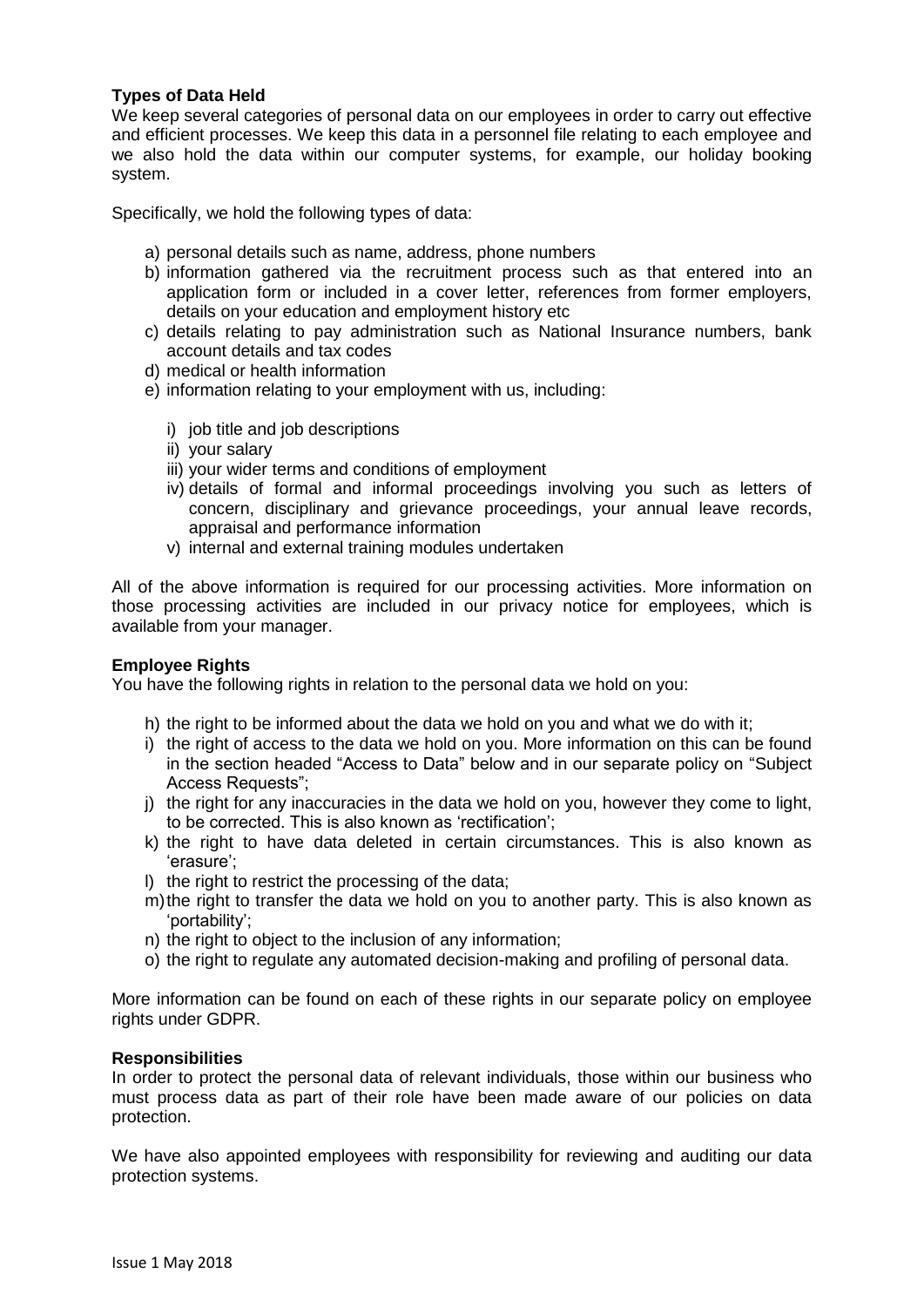## **Lawful Bases of Processing**

We acknowledge that processing may be only be carried out where a lawful basis for that processing exists and we have assigned a lawful basis against each processing activity.

Where no other lawful basis applies, we may seek to rely on the employee's consent in order to process data.

However, we recognise the high standard attached to its use. We understand that consent must be freely given, specific, informed and unambiguous. Where consent is to be sought, we will do so on a specific and individual basis where appropriate. Employees will be given clear instructions on the desired processing activity, informed of the consequences of their consent and of their clear right to withdraw consent at any time.

#### **Access to Data**

As stated above, employees have a right to access the personal data that we hold on them. To exercise this right, employees should make a Subject Access Request. We will comply with the request without delay, and within one month unless, in accordance with legislation, we decide that an extension is required. Those who make a request will be kept fully informed of any decision to extend the time limit.

No charge will be made for complying with a request unless the request is manifestly unfounded, excessive or repetitive, or unless a request is made for duplicate copies to be provided to parties other than the employee making the request. In these circumstances, a reasonable charge will be applied.

Further information on making a subject access request is contained in our Subject Access Request policy.

### **Data Disclosures**

The Company may be required to disclose certain data/information to any person. The circumstances leading to such disclosures include:

- p) any employee benefits operated by third parties;
- q) disabled individuals whether any reasonable adjustments are required to assist them at work;
- r) individuals' health data to comply with health and safety or occupational health obligations towards the employee;
- s) for Statutory Sick Pay purposes;
- t) HR management and administration to consider how an individual's health affects his or her ability to do their job;
- u) the smooth operation of any employee insurance policies or pension plans;
- v) to assist law enforcement or a relevant authority to prevent or detect crime or prosecute offenders or to assess or collect any tax or duty.

These kinds of disclosures will only be made when strictly necessary for the purpose.

### **Data Security**

All our employees are aware that hard copy personal information should be kept in a locked filing cabinet, drawer, or safe.

Employees are aware of their roles and responsibilities when their role involves the processing of data. All employees are instructed to store files or written information of a confidential nature in a secure manner so they are only accessed by people who have a need and a right to access them and to ensure that screen locks are implemented on all PCs, laptops etc when unattended. No files or written information of a confidential nature are to be left where they can be read by unauthorised people.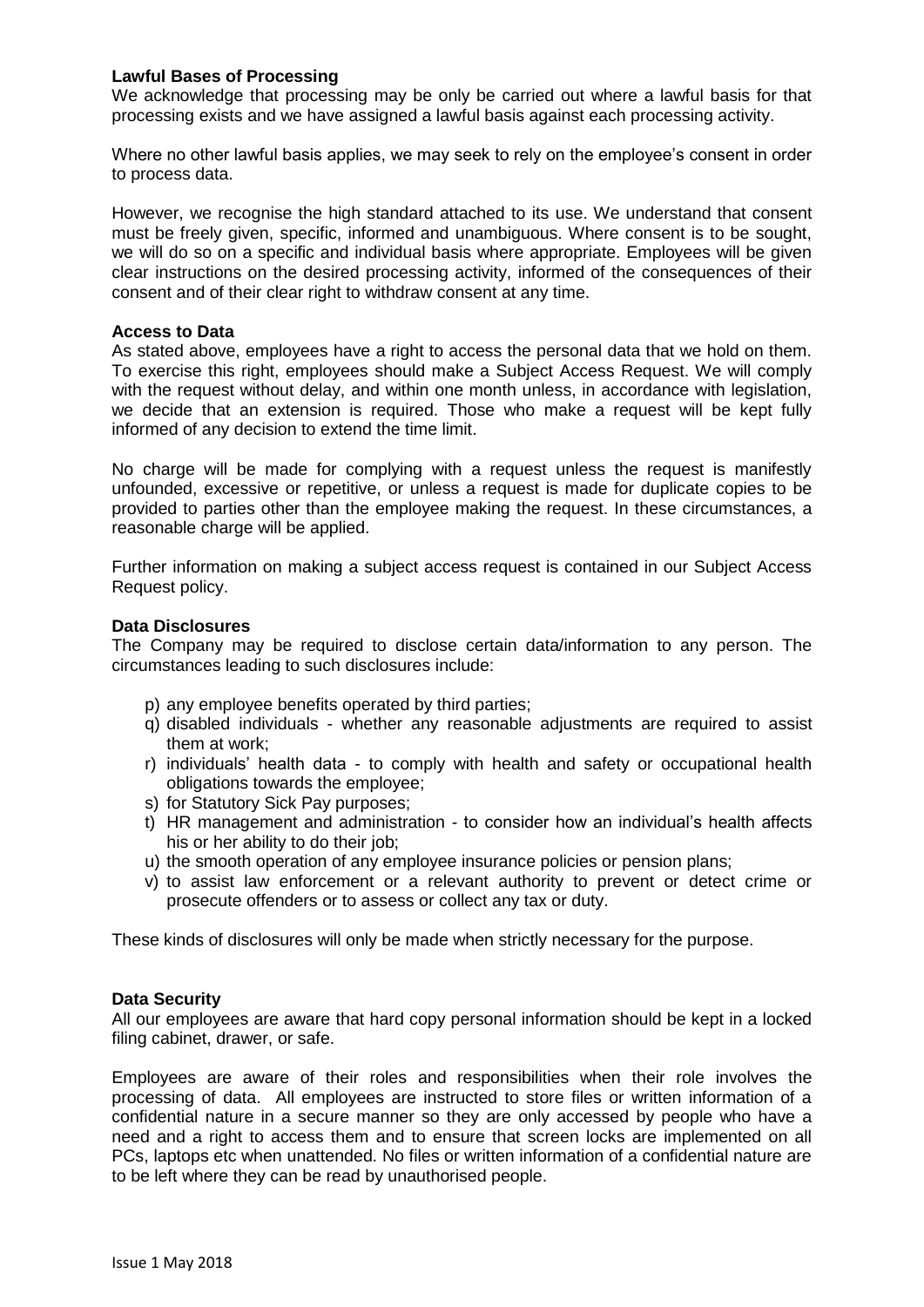Where data is computerised, it should be coded, encrypted or password protected both on a local hard drive and on a network drive that is regularly backed up. If a copy is kept on removable storage media, that media must itself be kept in a locked filing cabinet, drawer, or safe.

Employees must always use the passwords provided to access the computer system and not abuse them by passing them on to people who should not have them.

Personal data relating to employees should not be kept or transported on laptops, USB sticks, or similar devices, unless prior authorisation has been received. Where personal data is recorded on any such device it should be protected by:

- a) ensuring that data is recorded on such devices only where absolutely necessary.
- b) using an encrypted system a folder should be created to store the files that need extra protection and all files created or moved to this folder should be automatically encrypted.
- c) ensuring that laptops or USB drives are not left where they can be stolen.

Failure to follow the Company's rules on data security may be dealt with via the Company's disciplinary procedure. Appropriate sanctions include dismissal with or without notice dependent on the severity of the failure.

## **Third Party Processing**

Where we engage third parties to process data on our behalf, we will ensure, via a data processing agreement with the third party, that the third party takes such measures in order to maintain the Company's commitment to protecting data.

## **International Data Transfers**

The Company does not transfer personal data to any recipients outside of the EEA.

### **Requirement to Notify Breaches**

All data breaches will be recorded on our Data Breach Register. Where legally required, we will report a breach to the Information Commissioner within 72 hours of discovery. In addition, where legally required, we will inform the individual whose data was subject to breach.

More information on breach notification is available in our Breach Notification policy.

### **Training**

New employees must read and understand the policies on data protection as part of their induction.

All employees receive training covering basic information about confidentiality, data protection and the actions to take upon identifying a potential data breach.

The nominated data controller/auditors/protection officers for the Company are trained appropriately in their roles under the GDPR.

All employees who need to use the computer system are trained to protect individuals' private data, to ensure data security, and to understand the consequences to them as individuals and the Company of any potential lapses and breaches of the Company's policies and procedures.

### **Records**

The Company keeps records of its processing activities including the purpose for the processing and retention periods in its HR Data Record. These records will be kept up to date so that they reflect current processing activities.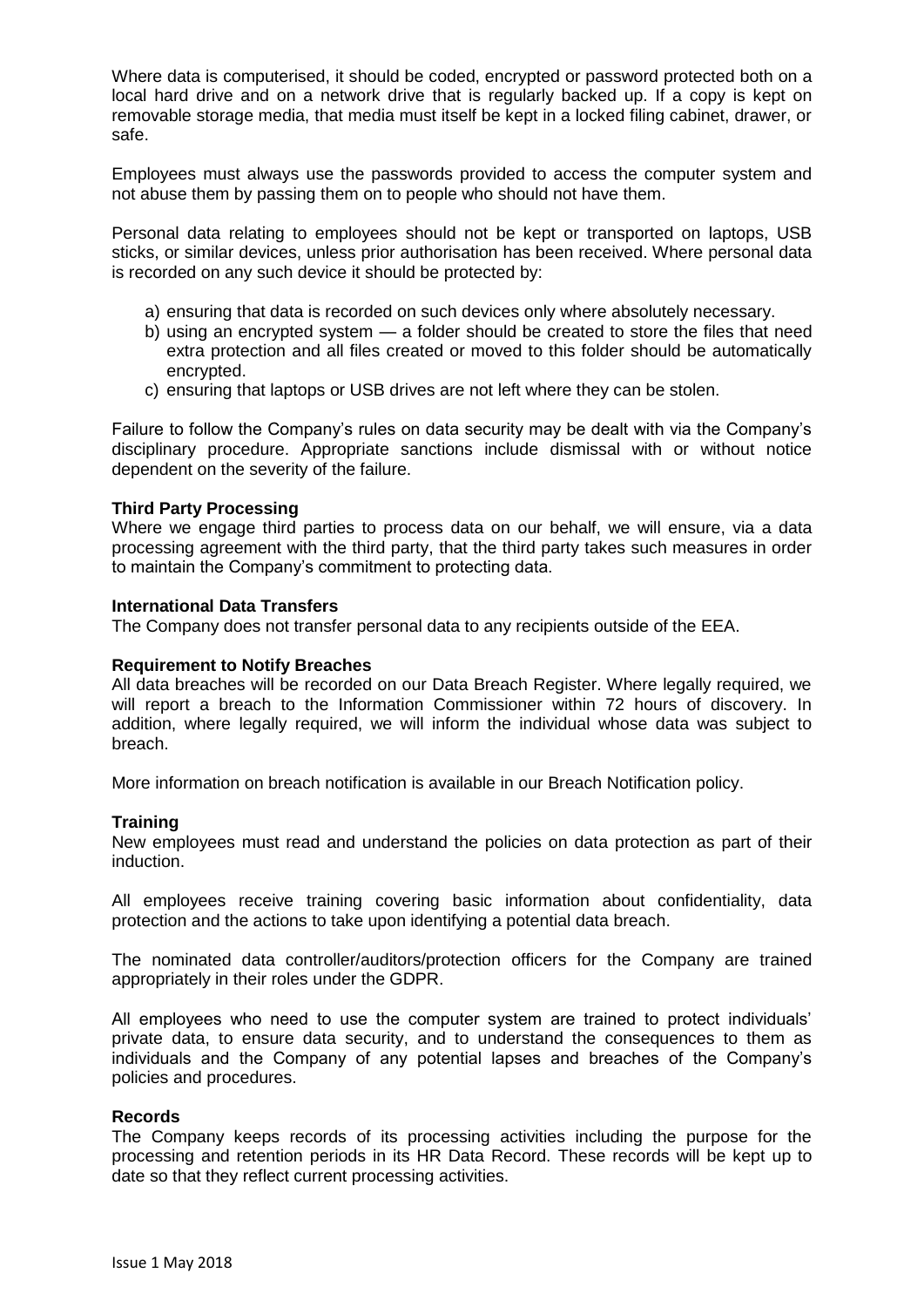# **Data Protection Compliance**

## Our Data Protection Officers are: **Lisa Pinkney and Claire Jones**

# **Registered Children Rights**

To ensure that where information is stored, or processed steps are taken to ensure that this information is stored or processed in accordance with the Data Protection Act 1998. GAPA is committed to keeping personal information about children and families as secure as possible.

It is the responsibility of all members of staff to ensure that the personal information about children and families is not shared with individuals outside the setting, The Company Manager has overall responsibility to ensure that all personal information is kept safe and secure and in compliance with the Data Protection Act 1998.

# **ALL PARENTS/CARES/GUARDIANS SHOULD BE MADE AWARE THAT IN THE EVENT OF A CHILD PROTECTION CONCERN THEN INFORMATION ABOUT THEIR FAMILIES MAY BE SHARED WITH THE RELEVANT AGENCIES WITHOUT THEIR CONSENT**

## **How Is Children and Families Personal Information Stored At GAPA**

Personal information including:

- Children's details such as name address, dates of birth, school, ethnicity, additional needs, medical needs, allergies
- Parents information such as name and address, telephone numbers

*We have a section on the registration form of optional questions which parents can choose if they want to share or not. The replies are purely for monitoring purposes and are only shared with other agencies as part of collated statistics and are totally anonymous.*

Other information including:

- Accident records
- Incident record's
- Administration of Medicine records

May be stored in 2 forms:

- 1) Paper: paper copies of personal information are stored in a locked cabinet which has limited access to staff members and no access for parents. Parents should feel secure that their information and information about their child is not accessible to anyone apart from themselves and GAPA staff
- 2) Computer: any information that is stored on computer will be held in accordance with the Data Protection Act 1998. Parents will be asked for their permission to store their personal details on computer when registering their children. Access to information stored on computer is limited to staff members, all GAPA computers are password protected and only management are in possession of the Company Managers password. If any parent would like access to their information stored on computer, then they must be accompanied by a member of staff who will display only the requisite information and will remain in the room with the parent to ensure data protection for all other families.